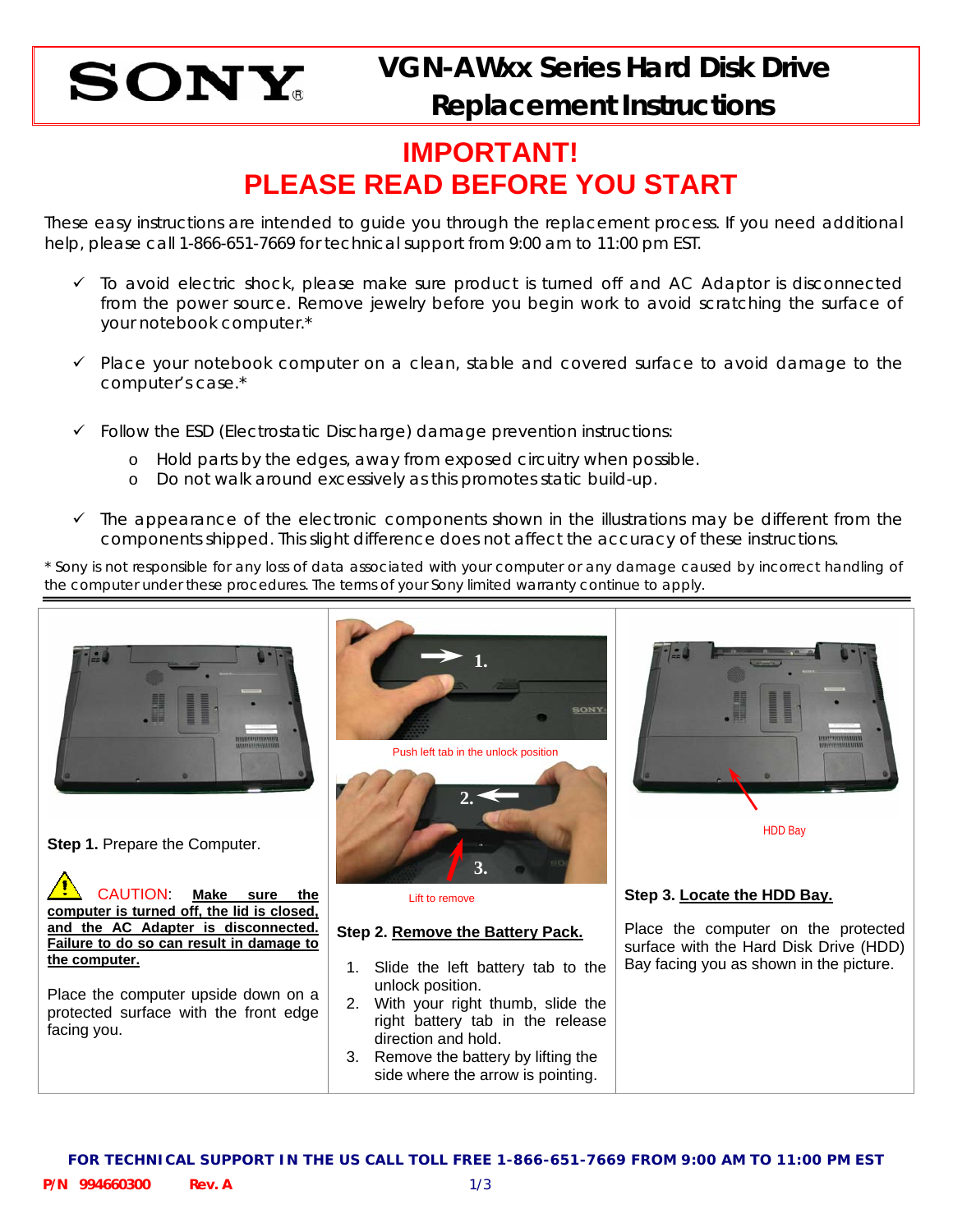## **SONY** VGN-AWxx Series Hard Disk Drive  **Replacement Instructions**



**Step 5.** Using the enclosed magnetic screwdriver, remove the screw securing the hard disk drive access cover.



**Step 6.** Remove the HDD access cover by sliding it in the direction of the arrows shown above.



**Step 7.** Locate the two HDD assemblies.



**(HDD 1 Removal) Steps 8- 9** 

**Step 8.** Using the enclosed magnetic screwdriver, remove the three (3) screws securing the HDD 1 assembly.



**Step 9.** To remove the drive, detach the HDD 1 from the connector in the direction shown. Some force may be needed to unlock the HDD from the connector. Lift the drive by holding on the black plastic tabs to remove it completely.



**(HDD 1 Reinstallation) Steps 10-11** 

**Step 10.** Replace the old HDD 1 assembly with the new one. Carefully place the HDD assembly in the HDD bay.



**Step 11.** Verify that the new HDD 1 assembly is properly secured to the connector. Reinstall the three (3) previously removed screws to secure the HDD 1 assembly in place.



### **(HDD 2 Removal) Steps 12-13**

**Step 12.** Using the enclosed magnetic screwdriver, remove the three (3) screws securing the HDD 2 assembly.



**Step 13.** To remove the drive, detach the HDD 2 from the connector in the direction shown. Some force may be needed to unlock the HDD from the connector. Lift the drive by holding on the black plastic tabs to remove it completely.

**FOR TECHNICAL SUPPORT IN THE US CALL TOLL FREE 1-866-651-7669 FROM 9:00 AM TO 11:00 PM EST**